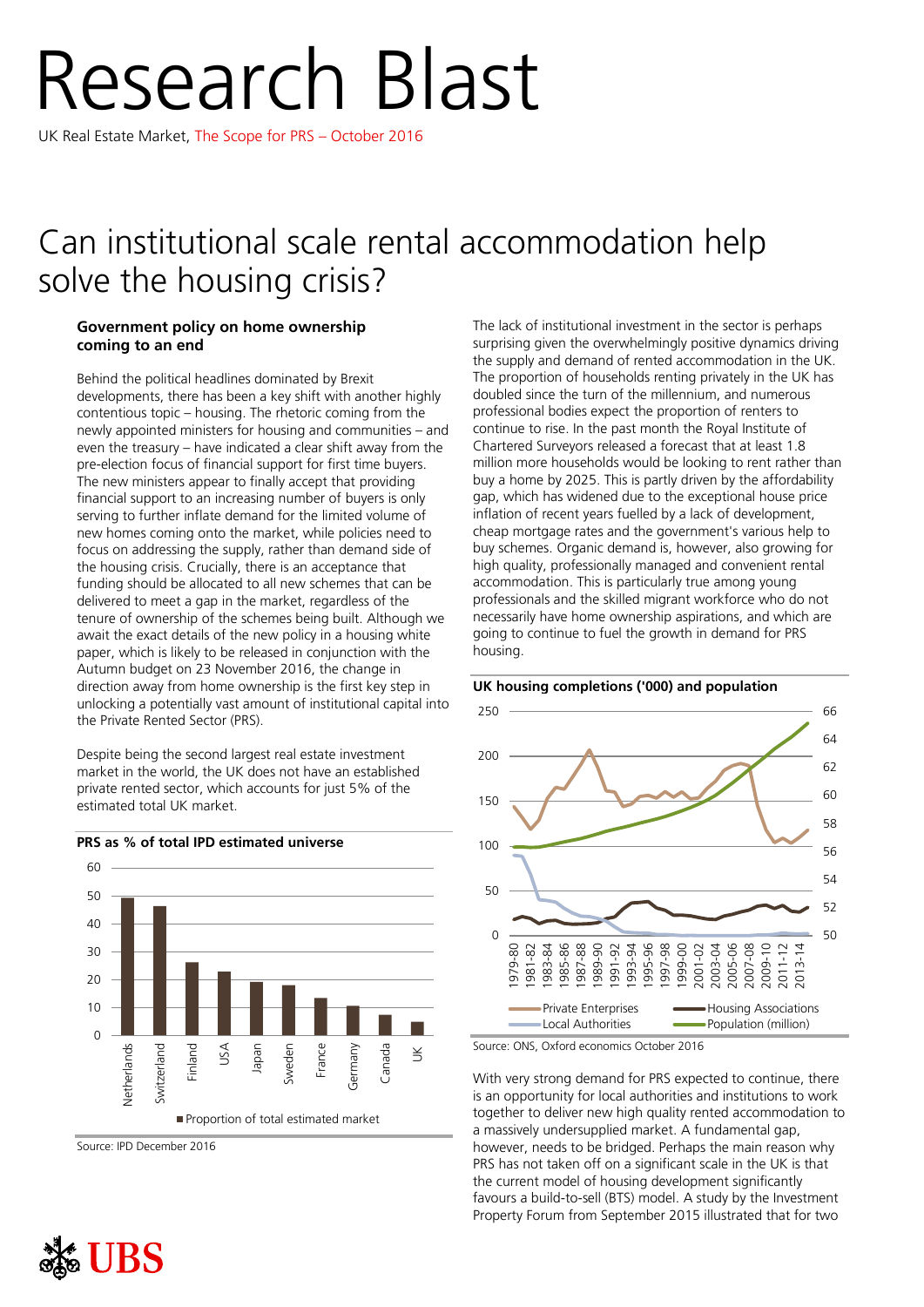hypothetical identical sites both developing 1,000 units (a reasonable size for institutional investors) in zones 2-4 in Central London, the IRR for a PRS development would be circa 7.5% p.a., compared to an IRR of 17.5% p.a. on the traditional BTS model. The returns of 7.5% p.a. for the PRS scheme is well below the 10%-12.5% p.a. that institutions would expect to justify the development risk, particularly in an emerging asset class with all the associated additional risks of a valuation approach inconsistent with other traditional sectors, an absence of a benchmarking index and heavy reliance on third party management. And more specifically to the residential sector, it is and will remain throughout any investment horizon a highly political topic, which means significant changes in policy can have a significant impact on returns. A recent example of this was the hike in stamp duty which was imposed on all rental property in the UK in March 2016.

The strength of house price growth in recent years, particularly in London and the South East, has pushed up land prices for the BTS sector, but PRS developers have to compete for these sites on the same terms. They are both subject to the feasibility assessments from the local authority to determine what proportion of the scheme needs to be classified as affordable. The issue is this doesn't reflect the different return profiles of the two investments, and in virtually all instances purely on an IRR basis the BTS opportunity will be more lucrative.

We would argue however that there are several strong reasons for local authorities to recognise the differences and attach a different feasibility approach to PRS rather than buildto-sell:

- **Scale of delivery** to generate sufficient levels of income, investment institutions would only be doing so in very large lot sizes (ca.1,000 units +). The developments they could be funding would therefore be delivering substantial volumes of new homes to the market from each site.
- **Speed of delivery of new homes** unlike the BTS model which relies on sales from previous developments to fund future schemes, there is cash already waiting to be spent, which could potentially fund the development of several schemes at the same time without having to wait for sale proceeds to come through.
- **PRS schemes inherently match requirements in the market** – to maintain occupancy levels PRS schemes will be focused in the most undersupplied segments of the market and most will be priced towards lower and middle incomes, bearing in mind most high incomes households will still opt to buy their own homes.
- **Provides a long-term sustainable capital flow into the sector** – should the sector become established as it has in the US and other European markets, it provides a

long-term sustainable cash flow into the market which would ride out economic cycles as it originates form longterm investors targeting long-term income rather than capital appreciation.

 **Creates the option for longer term leases with more tenant security** – as there is no upside to sell individual units and profit from capital gains, tenants will receive greater security in their leases and landlords would be incentivised to manage the block efficiently with near 0% vacancy and a high level of customer service.

Tree ways of bridging the gap in returns could be as follows:

- 1) Reducing the proportion of affordable housing required in a PRS scheme compared to a BTS proposal. This would reflect the fact that the vast majority of homes built for PRS would be targeted at the "middle market" with less luxury high-end homes than would be included in a BTS proposal, therefore delivering more homes to the undersupplied sector.
- 2) Zoning individual plots or sites for rented accommodation so investors intending to develop PRS would only be competing against each other. The value of land would drop accordingly and the return profile would be reflective of what could be achieved through the future income.
- 3) Selling brownfield public sector land to PRS investors with a discount to market value in return for a commitment to delivering a substantial volume of new units within a specific time frame (and which would remain on the rental market for a set period of time), guaranteeing housing for that local authority.

It is encouraging that the new conservative government is recognising the benefits of a purpose built rental accommodation and is moving away from the obsessive policy of home ownership for all. But for the sector to really move among institutions, there needs to be some firm commitments to recognise the difference in returns on the different models and adjusting their viability models accordingly to make the deliverance of the large scale PRS schemes a realistic proposition. Given the scale of the UK's institutional investment market there is huge scope for PRS to be a part of a genuine solution to the UK's housing crisis and meet the rising demand for good quality rented accommodation. Yet the low proportion of PRS in the UK commercial property universe compared to other countries, where the sector has become established, demonstrates there is clearly a mismatch in expected returns in the UK. If the government can recognise the scale that PRS could deliver, they will have to bring something to the table to counter the dominance of BTS on the home building cycle, which has proved over decades that it cannot deliver the volume of homes needed to supply the UK housing market on its own.

**\_\_\_\_\_\_\_\_\_\_\_\_\_\_\_\_\_\_ Data Sources:** IPD/MSCI, ONS, Oxford Economics, IPF, RICS, Conservative Party Manifesto, UBS Asset Management Global Real Estate Research & Strategy